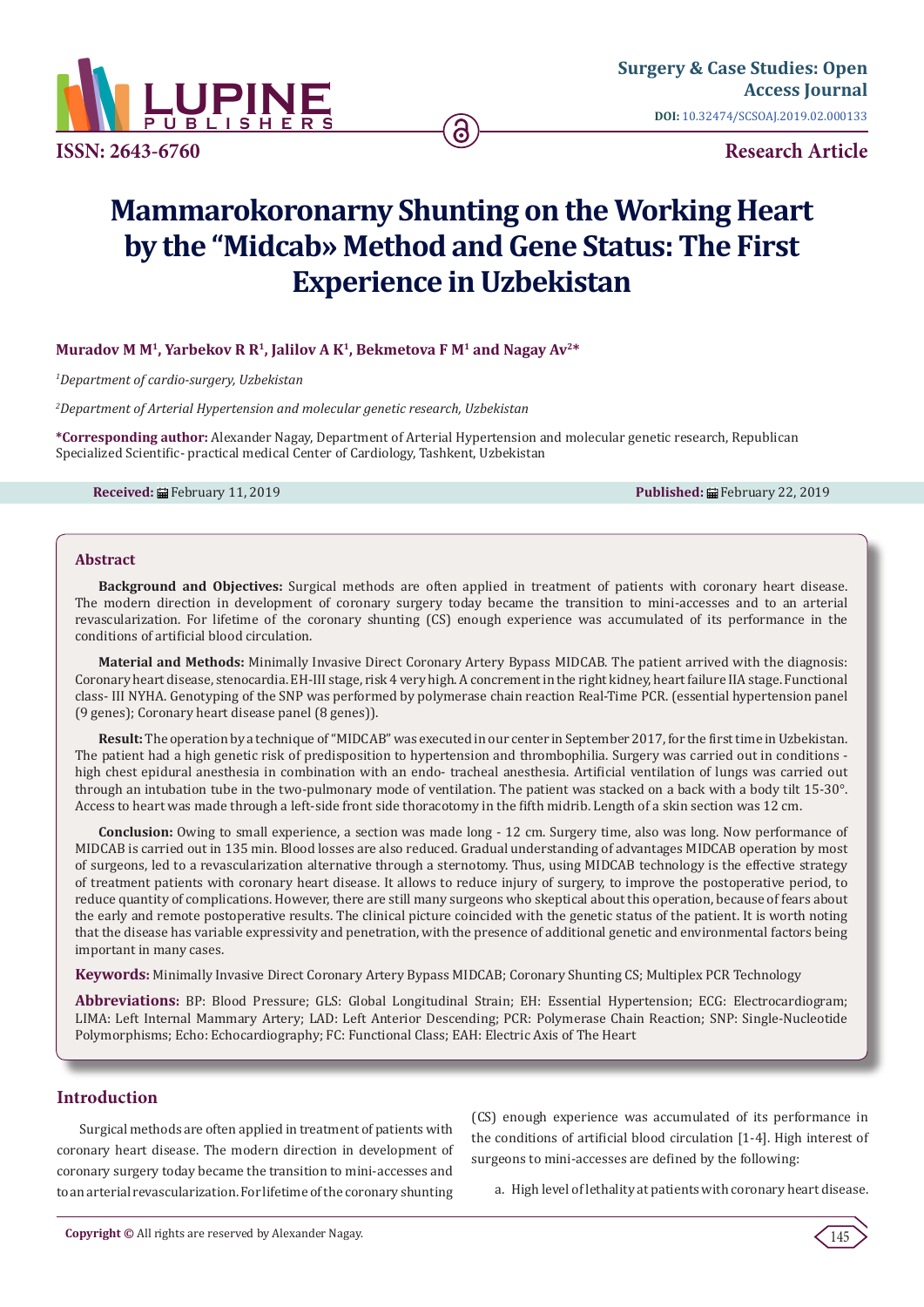b. A possibility in development of purulent inflammatory complications in breast.

- c. Negative impact of artificial blood circulation on an organism.
- d. The prolonged seam and low cosmetic effect [5-7].

As result it led to development of less traumatic accesses to heart when performing coronary shunting. So F.J. Benetti was offered leftside mini-tarakotomy for shunting of a front interventricular artery with use by LIMA, this equipment received the name MIDCAB (a mini-invasive direct revascularization of coronary arteries) [8-10]. Thus, today coronary shunting, by a technique of "MIDCAB" means performance it from mini-access, on the working heart, without connection of artificial blood circulation, access to heart at the same time is provided through a left-side torakotomiya in the 5th midrib [11-13]. The key role in preparing of the patient for the operation "MIDCAB" is occupied by visualization of heart and assessment of warm haemo dynamics. Today it is a method of assessment deformation and twisting a myocardium on two-dimensional tracking of spots of a gray scale by the ultrasonic image [14-16]. Meanings of circular deformation more-than 11.0% with sensitivity of 78.3% and specificity of 73.1% were a signal of early pathological remodeling of LIMA at a sharp myocardial infarction. In turn values of longitudinal deformation of LIMA allow predicting development of an acute heart failure during the hospital period [17,18].

# **Material and Methods**

The patient arrived with the diagnosis: Coronary heart disease, stenocardia. EH-III stage, risk 4 very high. A concrement in the right kidney, heart failure IIA stage. Functional class- III NYHA. Genotyping of the SNP was performed by polymerase chain reaction

Real-Time PCR. (Essential hypertension panel/9 genes; Coronary heart disease panel/8 genes). Essential hypertension panel- ADD1, AGT704, AGT521, AGTR1, AGTR2, CYP11B2, GNB, NOS3:786, NOS3:894. Coronary heart disease panel - F2, F5, F7, F13A1, FGB, ITGA2, ITGB3, PAI-1.

# **Result**

The operation by a technique of "MIDCAB" was executed in our center in September, 2017, for the first time in Uzbekistan.

**A. Complaints:** on the short wind, pains behind a breast amplifying at physical activity.

**B. Anamnesis:** the long time suffers from CHD and EH. In 2015 had a heart attack. In 2017 the koronaroangiografiya on which it is revealed LAD occlusion in a proximal third is revealed.

**C. Objectively:** Average serious condition. Active position. Clear consciousness. Clean integuments. A bone and muscular system without deformation. Lymph nodes are not increased. Heart tones are muffled. BP-110/70 mm Hg. The liver is not increased. There are no hypostases.

**D. ECG:** heart rate - 66 beats/min, the Sinus rhythm. EAH is rejected to the left. PQ-12 ms; QRS-10 ms; QT - 0.38 ms. Signs of a hypertrophy of the left ventricle.

**E. EchoKG:** Structure changing of a cavity in the left auricle. By means of EhoKG the assessment analysis of deformation myocardium is carried out. The results of indicators systolic function of all segments of the left ventricle are shown in the picture. Global longitudinal strain GLS-of 10.6% (Figure 1).



**Figure 1:** Global longitudinal strain.

F. was equal.

**G. Ultrasonography of Carotids:** Stenosis of a distal segment.

**H. Ultrasonography of Abdominal Organs:** Chronic cholecystitis. Stone in the right kidney.

**I. Ultrasonography of a Thyroid Gland:** hyperplasia of a thyroid gland.

**J. Coronary Angiography:** A trunk of the left coronary artery - roughness of contours in sr/3. The front descending artery - occlusion in the ave./3 bending around (Figures 2 & 3). This patient had operation on august 30, 2017: Coronary shunting on the working heart by MIDCAB technique without artificial blood circulation (off-pump).

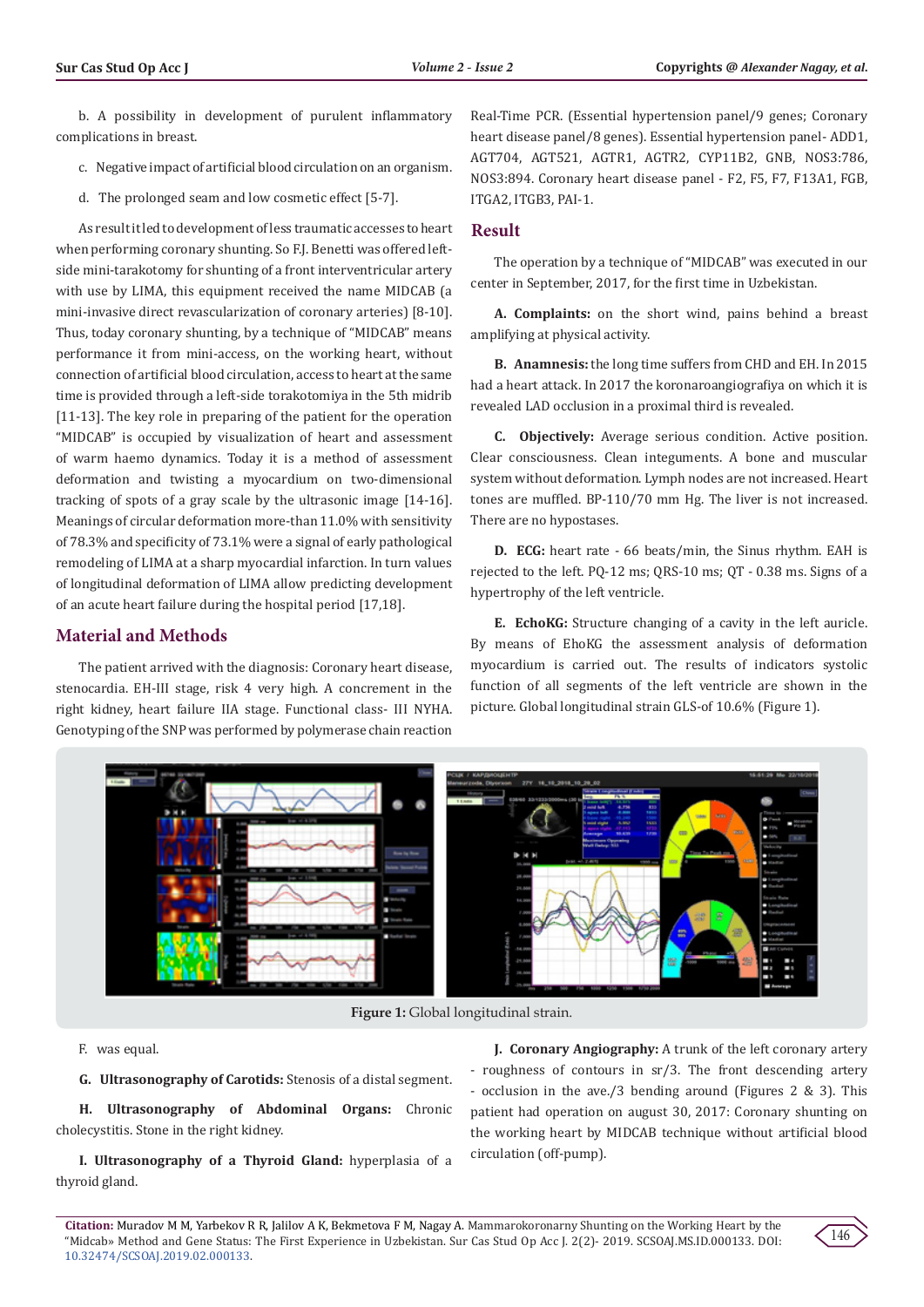

**Figure 2:** Koronaroangiography Occlusion in a proximal third of LAD.



**Figure 3:** Koronaroangiography Filling of a distal third of LAD through collateral.

**K. Gene Tests:** We have studied genotype of 17 genes of cardiovascular continuum. The patient had a high genetic risk of predisposition to hypertension and thrombophilia. Genetic tests showed a tendency to parameters like: Risk Endothelial dysfunction, risk of water-salt exchange disturbance and arterial stiffness increases. We took into account the fact that the foodinduced gene expression variability significantly affects the increase in blood pressure. We selected clinical signs for creation

of the prognostic table by means of the method of the consecutive diagnostic procedure based on a technique of the sequential analysis offered by A. Wald. For each informative sign gradation of this or that indicator was selected to equal the diagnostic value of each of indicators. Thus, by means of point system the personal diet for a period of 10 days is prescribed. This triangulation has allowed to stratify and prioritize patient information as to determine the dynamics of the EH clinical development.



**Figure 4:** Access to the 5<sup>th</sup> midrib.

**L. Surgery:** Surgery was carried out in conditions - high chest epidural anesthesia in combination with an endo- tracheal anesthesia. Artificial ventilation of lungs was carried out through an intubation tube in the two-pulmonary mode of ventilation. The patient was stacked on a back with a body tilt 15-30°. Access to

heart was made through a left-side front side thoracotomy in the fifth midrib. Length of a skin section was 12 cm. (Figure 4). Further allocated LIMA. Later made a perikardiotomiya. When forming an anastomosis of LIMA - LAD installed the intracoronary shunt. Formed anastomosis by PROLENE thread 8-0. After formation,

**Citation:** Muradov M M, Yarbekov R R, Jalilov A K, Bekmetova F M, Nagay A. Mammarokoronarny Shunting on the Working Heart by the "Midcab» Method and Gene Status: The First Experience in Uzbekistan. Sur Cas Stud Op Acc J. 2(2)- 2019. SCSOAJ.MS.ID.000133. DOI: [10.32474/SCSOAJ.2019.02.000133](http://dx.doi.org/10.32474/SCSOAJ.2019.02.000133).

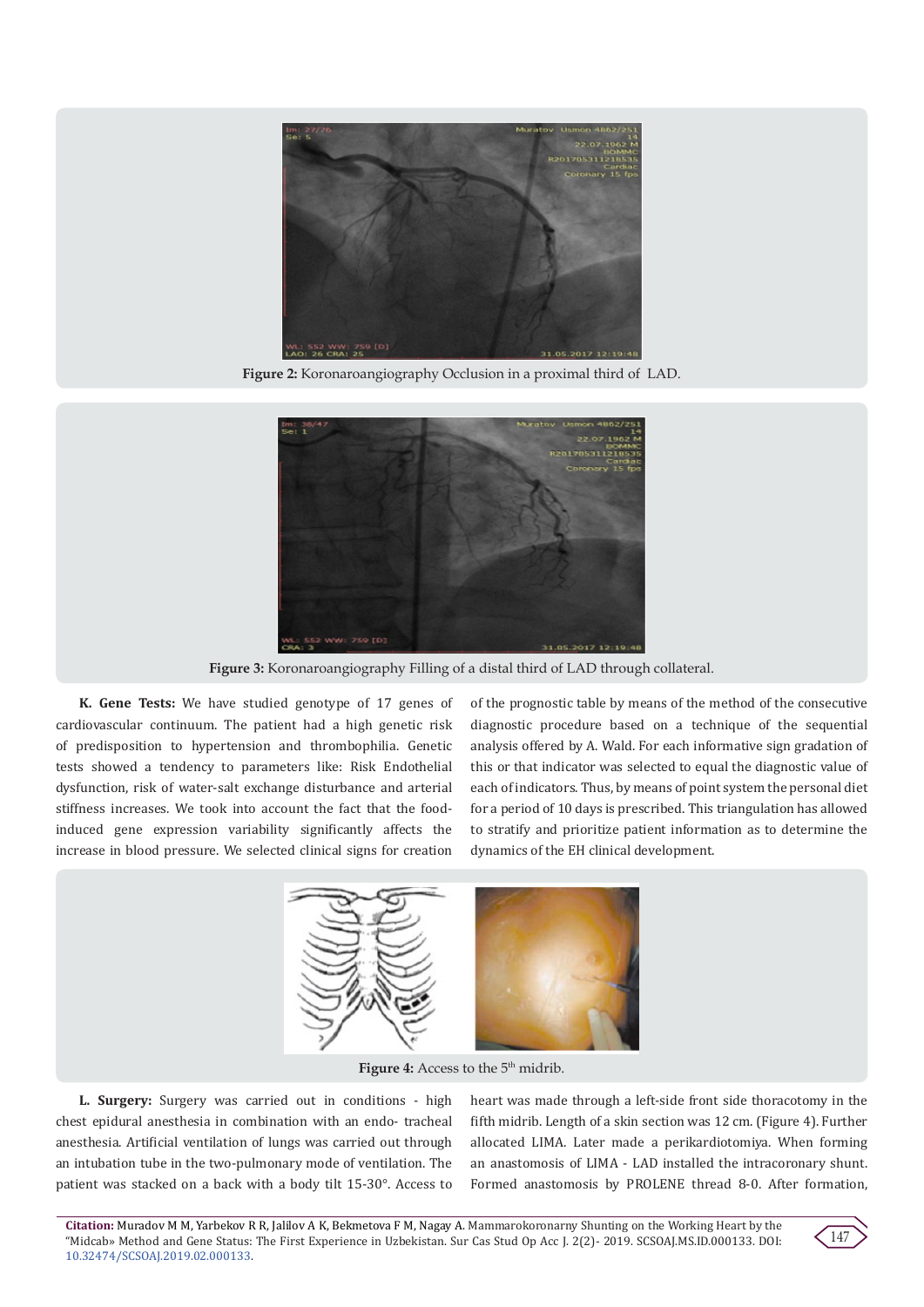anastomosis carefully checked for tightness, possibility and excluded possible excesses. Drainage of a cavity pericardium and the left pleural cavity carried out through a puncture in 6-7 midrib at the left. Duration of operation was 200 min. In the early postoperative period, pneumonia or heavy respiratory insufficiency was not observed. A postoperative current smooth, was in intensive care unit within 1 day. After leaving hospital the condition of the patient improved. Complaints to pains in heart, short wind, feeling of shortage of air, weakness decreased. Seams are removed on the  $7<sup>th</sup>$  day. In the late postoperative period standard therapy with dynamic out-patient observation is recommended to the patient (Figure 5).



**Figure 5:** A type of a postoperative seam for the 7<sup>th</sup> day  $a/o.$ 

#### **Discussion**

Showing to small experience, a section was made long -12 cm. Surgery time, also was long. Now performance of MIDCAB is carried out in 135 min. Blood losses are also reduced. Gradual understanding of advantages MIDCAB operation by most of surgeons, led to a revascularization alternative through a sternotomy. Thus, using MIDCAB technology is the effective strategy of treatment patients with coronary heart disease. It allows to reduce injury of surgery, to improve the postoperative period, to reduce quantity of complications. However, there are still many surgeons who skeptical about this operation, because of fears about the early and remote postoperative results. The clinical picture coincided with the genetic status of the patient. We assume that with a long time the salt damaged the patient's surgical site. We used multiplex PCR technology for two SNP panels. It can identify the causal mutation, which confirm the diagnosis of the disease. However not all mutations in different genes show a similar behavior-they are usually associated with a specific set of symptoms and with a different prognosis. This helps performing the appropriate risk stratification for the disease and foreseeing possible complications.

A correct diagnosis of the disease allows for appropriate risk stratification. In addition, the identification of certain types of mutations in some genes provides prognostic information

in carriers. The test has predictive value for the disease when a pathogenic mutation is found. It is very important for genetic counseling and useful for familial monitoring. It allows identifying the carriers at risk of developing the disease, who must follow appropriate clinical monitoring. It is worth noting that the disease has variable expressivity and penetration, with the presence of additional genetic and environmental factors being important in many cases.

## **References**

- 1. [Windecker S, Kolh P, Alfonso F, Collet JP, Cremer J, et al. \(2014\) 2014](https://www.ncbi.nlm.nih.gov/pubmed/25173339) [ESC/EACTS Guidelines on myocardial revascularization: The Task Force](https://www.ncbi.nlm.nih.gov/pubmed/25173339) [on Myocardial Revascularization of the European Society of Cardiology](https://www.ncbi.nlm.nih.gov/pubmed/25173339) [\(ESC\) and the European Association for Cardio-Thoracic Surgery](https://www.ncbi.nlm.nih.gov/pubmed/25173339) [\(EACTS\) Developed with the special contribution of the European](https://www.ncbi.nlm.nih.gov/pubmed/25173339) [Association of Percutaneous Cardiovascular Interventions \(EAPCI\). Eur.](https://www.ncbi.nlm.nih.gov/pubmed/25173339) [Heart J 35\(37\): 2541-2619.](https://www.ncbi.nlm.nih.gov/pubmed/25173339)
- 2. [Antje-Christin Deppe, Oliver J. Liakopoulos, ElmarW Kuhn, Ingo](https://www.ncbi.nlm.nih.gov/pubmed/25100715) [Slottosch, et al. \(2014\) Minimally invasive direct coronary bypass](https://www.ncbi.nlm.nih.gov/pubmed/25100715) [grafting versus percutaneous coronary intervention for single-vessel](https://www.ncbi.nlm.nih.gov/pubmed/25100715) [disease: a meta-analysis of 2885 patients. Eur J Cardiothorac Surg 47\(3\):](https://www.ncbi.nlm.nih.gov/pubmed/25100715) [397-406.](https://www.ncbi.nlm.nih.gov/pubmed/25100715)
- 3. [Benedetto U, Raja SG, Soliman RF, Albanese A, Jothidasan A, et al. \(2014\)](https://www.ncbi.nlm.nih.gov/pubmed/24521955) [Minimally invasive direct coronary artery bypass improves late survival](https://www.ncbi.nlm.nih.gov/pubmed/24521955) [compared with drug-eluting stents in isolated proximal left anterior](https://www.ncbi.nlm.nih.gov/pubmed/24521955) [descending artery disease: a 10-year follow-up, single-center, propensity](https://www.ncbi.nlm.nih.gov/pubmed/24521955) [score analysis. J ThoracCardiovasc Surg 148\(4\): 1316-1322.](https://www.ncbi.nlm.nih.gov/pubmed/24521955)
- 4. [Birla R, Patel P, Aresu G, Asimakopoulos G \(2013\) Minimally invasive](https://www.ncbi.nlm.nih.gov/pmc/articles/PMC5827271/) [direct coronary artery bypass versus off-pump coronary surgery](https://www.ncbi.nlm.nih.gov/pmc/articles/PMC5827271/) [through sternotomy. Ann R CollSurgEngl 95 \(7\): 481-485.](https://www.ncbi.nlm.nih.gov/pmc/articles/PMC5827271/)
- 5. [Etienne PY, D Hoore W, Papadatos S, Mairy Y, El Khoury G, et al. \(2013\)](https://academic.oup.com/ejcts/article/44/5/884/351541) [Five- year follow-up of drug-eluting stents implantation vs minimally](https://academic.oup.com/ejcts/article/44/5/884/351541) [invasive direct coronary artery bypass for left anterior descending](https://academic.oup.com/ejcts/article/44/5/884/351541) [artery disease: a propensity score analysis. Eur J. Cardiothorac Surg](https://academic.oup.com/ejcts/article/44/5/884/351541) [44\(5\): 884-890.](https://academic.oup.com/ejcts/article/44/5/884/351541)
- 6. [Hoffmann G, Friedrich C, Barrabas M, Petzina R, Haneya A, et al. \(2016\)](https://www.ncbi.nlm.nih.gov/pubmed/27209534) [Short- and long-term follow- up after minimally invasive direct coronary](https://www.ncbi.nlm.nih.gov/pubmed/27209534) [artery bypass in octogenarians. Interactive Cardiovascular and Thoracic](https://www.ncbi.nlm.nih.gov/pubmed/27209534) [Surgery 23\(3\): 377-382.](https://www.ncbi.nlm.nih.gov/pubmed/27209534)
- 7. [Gunn J, Kuttila K, Vasques F, Virtanen R, Lahti A, et al. \(2012\) Comparison](https://www.ncbi.nlm.nih.gov/pubmed/22762714) [of results of coronary artery bypass grafting versus percutaneous](https://www.ncbi.nlm.nih.gov/pubmed/22762714) [coronary intervention in octogenarians. Am J Cardiol 110\(8\): 1125-](https://www.ncbi.nlm.nih.gov/pubmed/22762714) [1129.](https://www.ncbi.nlm.nih.gov/pubmed/22762714)
- 8. [Kolh P, Windecker S, Alfonso F, Collet JP, Cremer J, et al. \(2014\) ESC/](https://www.ncbi.nlm.nih.gov/pubmed/25173601) [EACTS Guidelines on myocardial revascularization: the Task Force on](https://www.ncbi.nlm.nih.gov/pubmed/25173601) [Myocardial Revascularization of the European Society of Cardiology](https://www.ncbi.nlm.nih.gov/pubmed/25173601) [\(ESC\) and the European Association for Cardio-Thoracic Surgery](https://www.ncbi.nlm.nih.gov/pubmed/25173601) [\(EACTS\). Developed with the special contribution of the European](https://www.ncbi.nlm.nih.gov/pubmed/25173601) [Association of Percutaneous Cardiovascular Interventions \(EAPCI\). Eur](https://www.ncbi.nlm.nih.gov/pubmed/25173601) [J CardiothoracSurg 46\(4\): 517-592.](https://www.ncbi.nlm.nih.gov/pubmed/25173601)
- 9. [Lufeng Zhang, Zhongqi Cui, Zhiming Song, Hang Yang, Yuanhao Fu, et al.](https://www.ncbi.nlm.nih.gov/pmc/articles/PMC4729728/) [\(2015\) Minimally invasive direct coronary artery bypass for left anterior](https://www.ncbi.nlm.nih.gov/pmc/articles/PMC4729728/) [descending artery revascularization - analysis of 300 cases.](https://www.ncbi.nlm.nih.gov/pmc/articles/PMC4729728/) Wideochir [Inne Tech Maloinwazyjne 10\(4\): 548-554.](https://www.ncbi.nlm.nih.gov/pmc/articles/PMC4729728/)
- 10. [Francesco M, Manca M, Muretti M, Portoghese M \(2016\) Off-pump](https://www.ncbi.nlm.nih.gov/pubmed/27170745) [minimally invasive direct coronary artery bypass in patients with](https://www.ncbi.nlm.nih.gov/pubmed/27170745) [cosmetic prosthesis for pectusexcavatum. Interactive Cardiovascular](https://www.ncbi.nlm.nih.gov/pubmed/27170745) [and Thoracic Surgery 23\(2\): 332-334](https://www.ncbi.nlm.nih.gov/pubmed/27170745).
- 11. McGinn J T, Shariff M A, Nabagiez JP, Carluchi R, Sadel S, et al. (2014) Minimally invasive CABG is safe andreproducible: report on the first thousand cases. Innovations (Phila) 9 (3): 158.